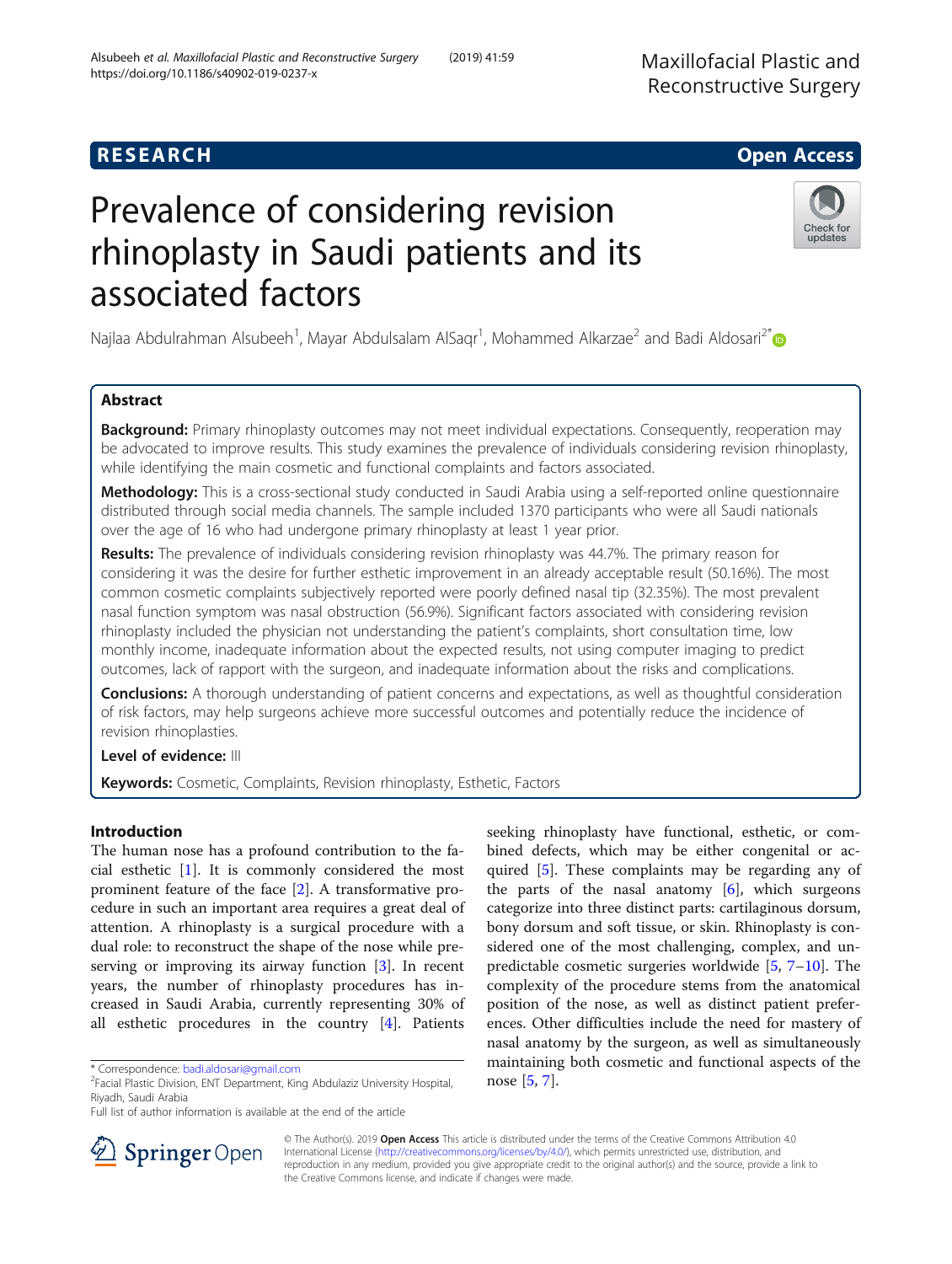The results of primary rhinoplasty may not always meet individual preoperative expectations. Consequently, reoperation may be advocated to improve surgical results [\[3,](#page-8-0) [8](#page-8-0)]. Research has shown that approximately 7.5–23% of subjects eventually undergo revision, or secondary rhinoplasty [[6](#page-8-0), [11](#page-8-0)–[14](#page-8-0)]. Common reasons for undergoing a revision rhinoplasty include failure of the primary procedure to correct the patient's original complaint, the desire to correct a new iatrogenic deformity after the primary rhinoplasty, and loss of personal and familial characteristics [\[15](#page-8-0)–[17](#page-8-0)]. Secondary rhinoplasty may be technically and emotionally more challenging than primary rhinoplasty [[8](#page-8-0), [18](#page-8-0)]. Scarring from the previous procedure, loss of landmarks, and inadequate knowledge of what was previously performed pose difficulties in secondary surgeries [\[7,](#page-8-0) [18,](#page-8-0) [19](#page-8-0)]. Moreover, unfavorable outcomes from the previous procedure may cause emotional distress, which could affect the patient when considering a secondary rhinoplasty [\[1\]](#page-8-0).

Concerns in primary rhinoplasty patients are often different from those in secondary rhinoplasty patients [\[17](#page-8-0)]. The most common complaints among patients seeking revision rhinoplasty include nasal airway obstruction, saddle nose deformity, open roof, crooked nose, dorsum asymmetry, excessive dorsal resection, residual dorsal hump, bulbous tip, tip asymmetry, drooping tip, hanging columella, alar collapse, nostril asymmetry, and wide nostrils [\[8](#page-8-0), [14,](#page-8-0) [17](#page-8-0), [20](#page-8-0)–[22\]](#page-8-0). Moreover, it has been widely reported that issues with breathing functionality are common among revision patients [[16,](#page-8-0) [17,](#page-8-0) [20](#page-8-0), [23](#page-8-0), [24](#page-8-0)]. There is controversy however, over which type of complaint is more common among patients seeking revision rhinoplasty: esthetic or functional [[20,](#page-8-0) [22](#page-8-0), [23,](#page-8-0) [25](#page-8-0)]. Some studies reported functional problems being more common [[22,](#page-8-0) [23\]](#page-8-0), while others demonstrated that cosmetic complaints were dominant [\[20](#page-8-0), [23](#page-8-0)]. Therefore, understanding candidate concerns is of paramount importance to obtaining optimal outcomes [[14\]](#page-8-0).

To the best of our knowledge, there are no previous studies solely examining the prevalence of patients considering revision rhinoplasty prior to undergoing a secondary procedure, nor the causes leading such patients to considering such a procedure. This study aims to determine the prevalence of the Saudi population considering revision rhinoplasty, identifying their main cosmetic and functional complaints and possible factors associated with considering revision rhinoplasty.

### Methods

### Study design and setting

This is a cross-sectional study carried out in Saudi Arabia over a period of 5 months from January 2019 to May 2019. A self-reported online questionnaire was distributed through social media. Based on a recent bulletin published by the General Authority for Statistics in Saudi Arabia, 89.77% of the Saudi population has Internet access. Moreover, 72.54% of those use the Internet for social media [[26\]](#page-8-0). This study included individuals who agreed to participate, were Saudi nationals, had undergone primary rhinoplasty at least a year prior, and were over the age of 16. Those who had undergone rhinoplasty more than once, and those who had rhinoplasty performed less than 12 months before were excluded from the study.

#### Questionnaire items

The questionnaire was divided into eight parts. It began with a screening page that allowed only the respondents who met the study criteria to access the rest of the questionnaire. The next two sections inquired about sociodemographic characteristics, and whether or not the participants were considering revision rhinoplasty. The fourth section concerned the primary expressed reasons for considering revision rhinoplasty, and how serious the participants were about undergoing a revision rhinoplasty. The latter was assessed based on a 5 point Likert scale. The fifth part of the questionnaire asked participants what their esthetic concerns were for each portion of the nose. The nose was divided into the upper part, middle part, nasal tip, and other portions of the nose (columella and nostril). Images were included to clarify each part. The respondents were able to select multiple options from a defined list of choices for each part of the nose. For the upper and middle parts of the nose, the complaints were subdivided into high (hump), low, wide, narrow, crooked, and others. The complaints related to the nasal tip were subdivided into wide (bulbous), narrow (pinched), high (pointed upward), droopy (pointed downward), prominent (sticks out too far), asymmetrical, poorly defined, and others. For complaints of other portions of the nose, the following options were provided: wide nostrils, narrow nostrils, nostril asymmetry, long columella, and short columella. For each of the complaint lists, an "other" option was provided, where the participants would be able to type in their input. The sixth part of the questionnaire assessed the symptoms of nasal obstruction using the Nasal Obstruction and Septoplasty Effectiveness (NOSE) scale, which consists of 5 items  $[27]$  $[27]$ . The NOSE scale is a validated instrument used widely to evaluate the severity of nasal obstruction symptoms in adults. The results were recorded for each score on a scale ranging from 0 to 4. The total questionnaire score had a potential range between 0 and 20. These scores were multiplied by 5, generating a balanced scale from 0 to 100. Nasal obstruction was categorized as mild (0–25), moderate  $(26–50)$ , or severe  $(> 50)$  [[27\]](#page-9-0). Permission was obtained from the original author to use the NOSE scale in this study [[27\]](#page-9-0). In addition, permission to use a validated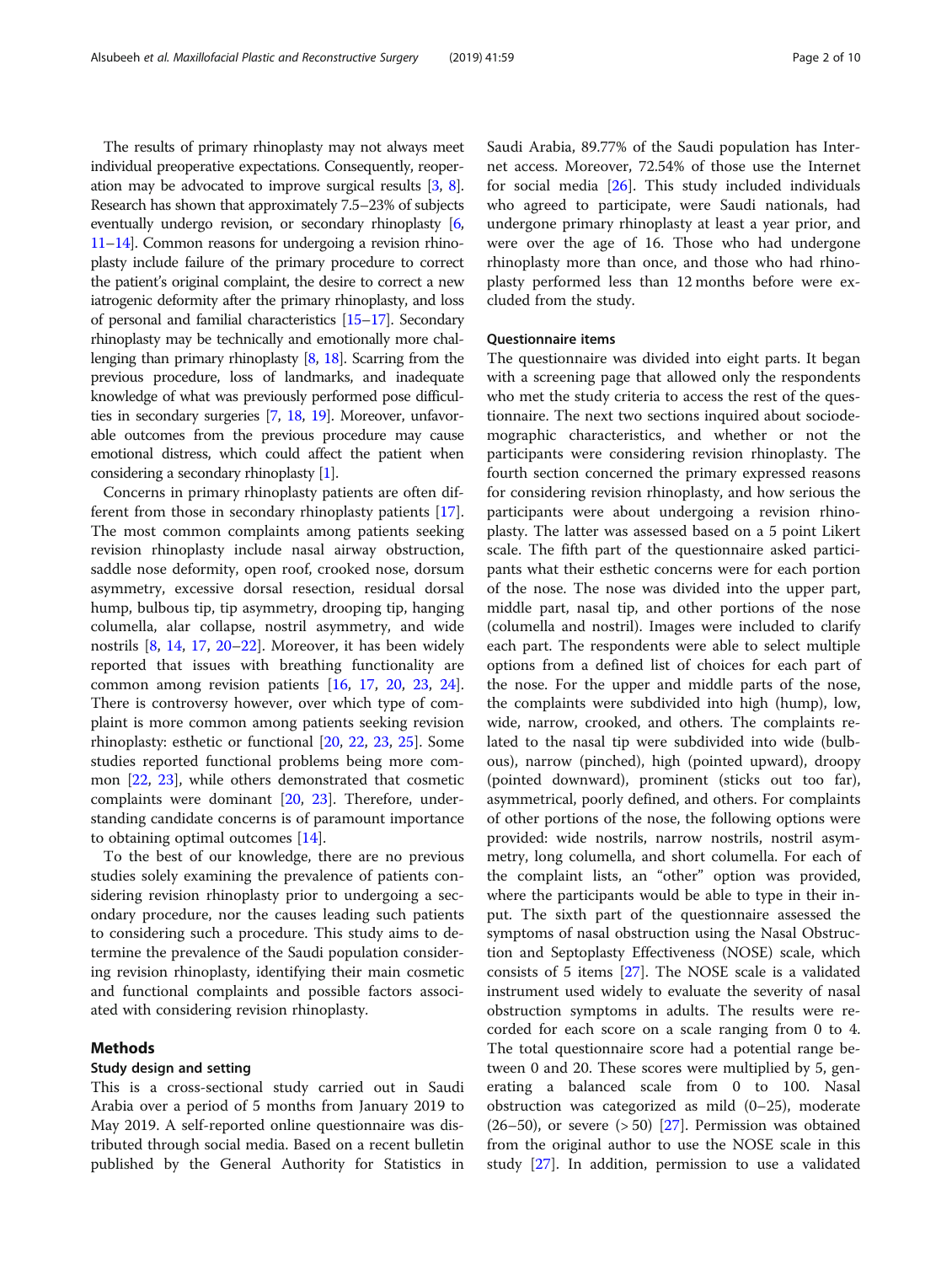Arabic version of the NOSE scale was obtained from Amer et al. [[28\]](#page-9-0). The seventh and eighth parts of the questionnaire assessed possible factors in considering revision rhinoplasty. In order to ensure that the final questionnaire was understood by participants, 20 pilot participants were asked to mention any items they felt were unclear or confusing in items of language, reading

## Sample size and sampling technique

ability, or comprehensibility.

The required sample size was estimated to be 386 participants. Calculation of the study sample was made based on the following formula  $n = (Z^2 * P(1-P))/d^2$ ; where  $n =$  sample size,  $z =$  level of confidence (2-sided 95% confidence interval),  $p =$  expected percentage of rhinoplasty (0.5), and  $d =$  precision (5%) [[29,](#page-9-0) [30\]](#page-9-0). In order to reduce sampling error, the sample size of the study was increased. A simple random sample of 1370 out of 2740 (50%) participants who met the study criteria and completed the questionnaire were involved in the current study.

## Statistical analyses

Data were analyzed using Statistical Package for Social Studies (IBM Corp. Released 2013. IBM SPSS Statistics for Windows, Version 22.0. Armonk, NY: IBM Corp). Continuous variables were expressed as mean ± standard deviation and categorical variables were expressed as percentages. Chisquare test was used for categorical variables. Univariate and multivariate logistic regression were used to assess the risk factors of considering revision rhinoplasty. A  $p$  value was deemed statistically significant at  $p < 0.05$ . Cronbach's alpha index was applied for internal consistency reliability. Acceptable values were considered to range from 0.70 to 0.95 [[31\]](#page-9-0).

## Ethical approval

The present study was approved by the Institutional Review Board (IRB) of the College of Medicine, King Saud University. Informed consent was obtained from all study participants prior to commencement of the questionnaire. All information collected in the study was confidential and was not used for other purposes. Respondent anonymity was maintained as no name or identifying information were required to respond. Internet protocol addresses (IP) were immediately deleted after being used to exclude duplicated responses or multiple responses from the same individual.

## Results

Out of 4000 respondents who were approached for the study, 2740 met the inclusion criteria and enrolled, giving a response rate of 68.5%. Fifty percent (1370 out of 2740) were selected randomly for the following statistical analysis.

The majority of the study sample were female (84.38%). The mean age of the subjects was  $20.9 \pm 5.54$ years, with a range of 17–55 years. The demographic data of the 1370 participants are summarized in Table 1.

Six hundred and twelve (44.7%) of the participants were considering revision rhinoplasty. However, only 49 (8%) were seriously considering it. The most commonly expressed reasons for considering revision rhinoplasty were the desire for further esthetic improvement in an already acceptable result in 307 participants (50.16%), followed by failure to correct the original cosmetic complaints in 182 individuals (29.74%), and the development of new esthetic complaints among 152 participants (24.84%). Other primary reasons for considering revision rhinoplasty were the development of new functional complaints in 82 participants (13.40%), failure to correct

|  | Table 1 Characteristics of the participants |  |
|--|---------------------------------------------|--|
|  |                                             |  |

|                   |                         | N (1370) | $\%$   |
|-------------------|-------------------------|----------|--------|
| Nationality       | Saudi                   | 1370     | 100.00 |
| Age (mean, SD)    |                         | 20.9     | 5.546  |
| Gender            | Male                    | 214      | 15.62  |
|                   | Female                  | 1156     | 84.38  |
| Marital status    | Single                  | 840      | 61.31  |
|                   | Married                 | 418      | 30.51  |
|                   | Divorced                | 101      | 7.37   |
|                   | Widow                   | 11       | 0.80   |
| Monthly income    | Less than 5000          | 129      | 9.42   |
|                   | Between 5000 and 10,000 | 306      | 22.34  |
|                   | From 11,000 to 15,000   | 258      | 18.83  |
|                   | From 16,000 to 20,000   | 186      | 13.58  |
|                   | From 21,000 to 25,000   | 121      | 8.83   |
|                   | 26,000 to 30,000        | 110      | 8.03   |
|                   | More than 30,000        | 260      | 18.98  |
| Educational level | Illiterate              | 1        | 0.07   |
|                   | Elementary              | 7        | 0.51   |
|                   | Intermediate            | 6        | 0.44   |
|                   | Secondary               | 190      | 13.87  |
|                   | University or above     | 1166     | 85.11  |
| Employment status | Employed                | 663      | 48.39  |
|                   | Unemployed              | 200      | 14.60  |
|                   | Student                 | 393      | 28.69  |
|                   | Retired                 | 11       | 0.80   |
|                   | Housewife               | 103      | 7.52   |
| Residency         | Middle region           | 356      | 25.985 |
|                   | North region            | 246      | 17.956 |
|                   | South region            | 207      | 15.109 |
|                   | Eastern region          | 287      | 20.948 |
|                   | West region             | 274      | 20     |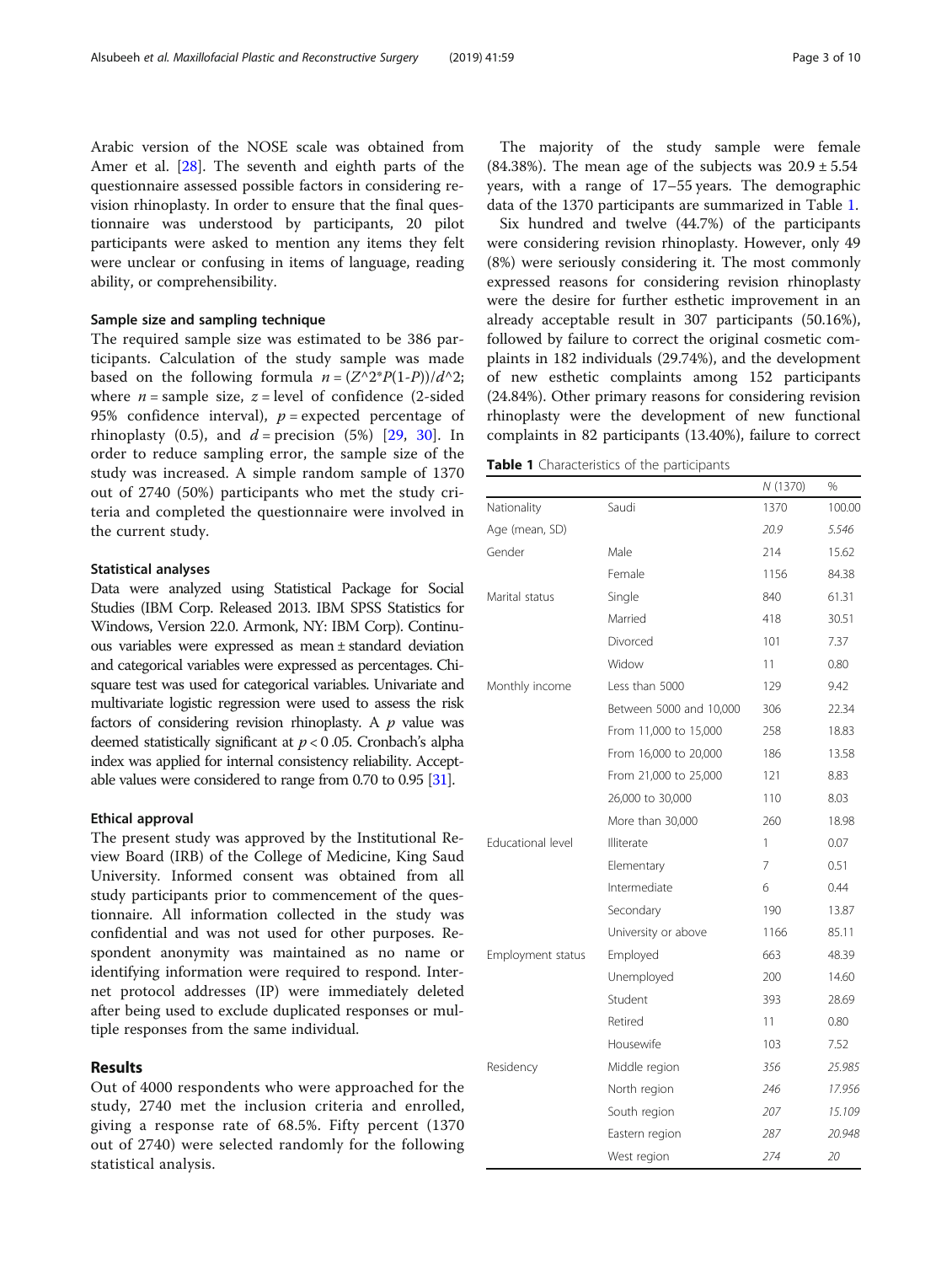the original functional complaints in 63 individuals (10.29%), the desire for further functional improvement in an acceptable result in 56 participants (9.15%), and the loss of personal and familial characteristics in 17 participants (2.78%).

The subjective cosmetic complaints for each portion of the nose among those considering revision rhinoplasty are summarized in Table 2.

Table 2 Esthetic concerns (nasal appearance): upper, middle, tip, other portions

|                                                              | N (612)        | %     |
|--------------------------------------------------------------|----------------|-------|
| Nasal appearance                                             |                |       |
| The upper portion of the nose                                |                |       |
| Too high (hump/bump)                                         | 75             | 12.25 |
| Too low ("caved-in" appearance)                              | 65             | 10.62 |
| Too wide                                                     | 67             | 10.95 |
| Too narrow                                                   | 10             | 1.63  |
| Crooked                                                      | 122            | 19.93 |
| No complaint in this portion of the nose                     | 335            | 54.74 |
| Other                                                        | $\overline{2}$ | 0.33  |
| Middle portion of nose                                       |                |       |
| Too high (hump/bump)                                         | 61             | 9.97  |
| Too low ("caved-in" appearance)                              | 65             | 10.62 |
| Too wide                                                     | 92             | 15.03 |
| Too narrow                                                   | 18             | 2.94  |
| Crooked                                                      | 180            | 29.41 |
| No complaint in this portion of the nose                     | 249            | 40.69 |
| Other                                                        | 1              | 0.16  |
| Tip of nose                                                  |                |       |
| Too wide                                                     | 158            | 25.82 |
| Too narrow/pinched                                           | 10             | 1.63  |
| Too high (points upward)                                     | 37             | 6.05  |
| Droopy (points downward)                                     | 115            | 18.79 |
| Too prominent (sticks out too far)                           | 47             | 7.68  |
| Asymmetrical                                                 | 191            | 31.21 |
| Poorly defined                                               | 198            | 32.35 |
| No complaint in this portion of the nose                     | 88             | 14.38 |
| Other                                                        | 10             | 1.63  |
| Other portions of the nose                                   |                |       |
| Nostrils too wide                                            | 150            | 24.51 |
| Nostrils too narrow                                          | 28             | 4.58  |
| Columella (soft tissue portion between nostrils)<br>too long | 121            | 19.77 |
| Columella too short                                          | 28             | 4.58  |
| No complaint in this portion of the nose                     | 274            | 44.77 |
| Nostril asymmetry                                            | 48             | 7.84  |
| Other portions                                               | 27             | 4.41  |

The most frequently reported functional complaints were nasal obstruction (56.9%), nasal stuffiness (51%), and trouble breathing through the nose (50.2%). Other functional complaints included being unable to get enough air through the nose during exercise or exertion in 47.7%, and trouble sleeping in 37.7%.

The overall reliability score (Cronbach's alpha) for the NOSE scale was 0.928, which demonstrates high reliability of the Arabic version of the NOSE scale. Three hundred and eighty (62.09%) had mild nasal obstruction, while 118 (19.28%) were found to have moderate nasal obstruction, and 114 participants (18.63%) had severe nasal obstruction. However, 55.4% reported intact nasal function before their primary rhinoplasty. The majority of participants seriously considering revision rhinoplasty had mild symptoms of nasal obstruction (75.61%), with a  $p$ value < 0.001.

Univariate analysis showed eleven significant factors that accounted for considering revision rhinoplasty. These factors were being employed, being currently or previously married, having a lower family monthly income (less than or equal to 15,000 Saudi riyals (SAR)), receiving inadequate information about nasal problems prior to the primary procedure, receiving inadequate information about expected results post-rhinoplasty, and receiving inadequate information about the risks and complications prior to the previous operation. Moreover, dissatisfaction with the rapport with the surgeon, not understanding the patient's complaint, inadequate physician time with the patient, disuse of computer imaging in predicting rhinoplasty results, not enough clinic visits before primary rhinoplasty (i.e., one visit), and short duration of the primary consultation (less than 20 min) were significant factors related to the patient considering a revision rhinoplasty (Table [3](#page-4-0)).

A multivariate logistic regression incorporated all significant results from the univariate logistic regression to determine independently significant factors associated with considering revision rhinoplasty (Table [3](#page-4-0)). The most significant factors associated with considering revision rhinoplasty were receiving inadequate information about the expected results post-rhinoplasty (OR = 2.094; 95% CI 1.522–2.881,  $p$ ) value < 0.001), followed by disuse of computer imaging in predicting post-operative results before the previous rhinoplasty (OR = 1.763; 95% CI 1.316–2.363,  $p$  value = < 0.001), not understanding the patient's complaints (OR = 1.739; 95% CI 1.268–2.386,  $p$  value = 0.001), inadequate physician time with the patient (OR = 1.675; 95% CI 1.241–2.260,  $p$  value = 0.001), dissatisfaction with the rapport with the surgeon  $(OR = 1.472; 95\% \text{ CI } 1.059, -2.046, p \text{ value } = 0.021)$ , a family monthly income less than or equal to  $15,000$  SAR (OR = 1.328; 95% CI 1.044–1.690,  $p$  value = 0.021), and receiving inadequate information about the risks and complications of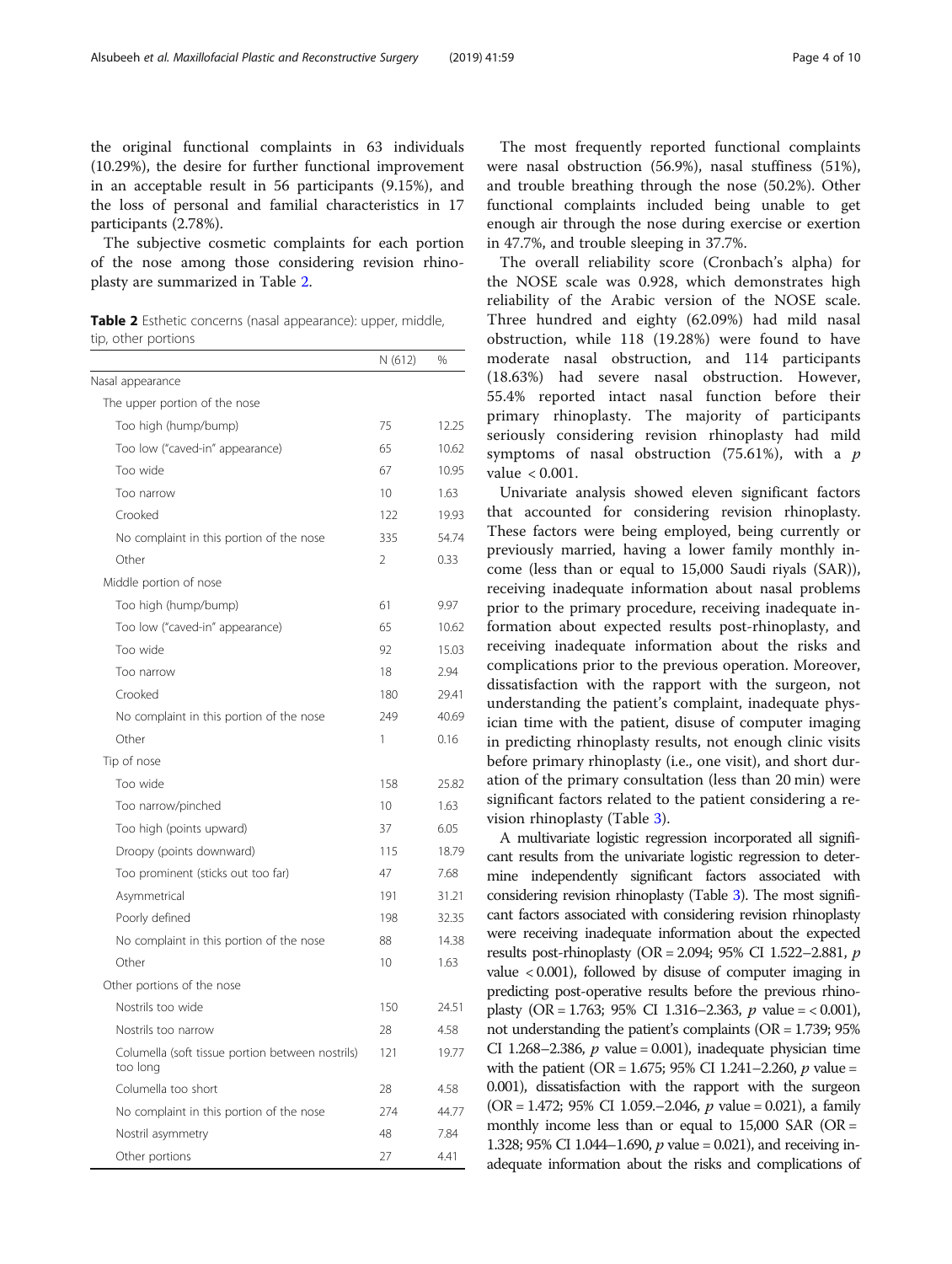### <span id="page-4-0"></span>Table 3 Univariate and multivariate logistic regression for risk factors of thinking to seek revision rhinoplasty

| Risk factors                                      |                        |           | Univariate |       |            | Multivariate |        |       |            |
|---------------------------------------------------|------------------------|-----------|------------|-------|------------|--------------|--------|-------|------------|
|                                                   |                        | <b>OR</b> | 95% CI     |       | $p$ value  | OR           | 95% CI |       | p value    |
|                                                   |                        |           | Lower      | Upper |            |              | Lower  | Upper |            |
| Gender                                            | Male                   | 0.922     | 0.687      | 1.238 | 0.590      |              |        |       |            |
|                                                   | Female**               | 1.000     |            |       |            |              |        |       |            |
| Employment status                                 | Employed               | 1.250     | 1.009      | 1.547 | $0.041*$   | 1.020        | 0.786  | 1.324 | 0.879      |
|                                                   | Unemployed**           | 1.000     |            |       |            | 1.000        |        |       |            |
| Family monthly income                             | ≤ 15,000 SR            | 1.486     | 1.200      | 1.841 | $< 0.001*$ | 1.328        | 1.044  | 1.690 | $0.021*$   |
|                                                   | $> 15,000$ SR**        | 1.000     |            |       |            | 1.000        |        |       |            |
| Marital status                                    | Not single             | 1.421     | 1.142      | 1.768 | $0.002*$   | 1.164        | .861   | 1.573 | 0.325      |
|                                                   | Single**               | 1.000     |            |       |            | 1.000        |        |       |            |
| Educational level                                 | Secondary or less      | 0.846     | 0.626      | 1.144 | 0.277      |              |        |       |            |
|                                                   | University and above** | 1.000     |            |       |            |              |        |       |            |
| Receiving adequate information about your nasal   | Yes**                  | 1.000     |            |       | $< 0.001*$ | 1.000        |        |       | 0.546      |
| problem before undergoing primary rhinoplasty?    | No                     | 2.855     | 2.218      | 3.675 |            | 1.107        | 0.795  | 1.543 |            |
| Receiving adequate information about expected     | Yes**                  | 1.000     |            |       | $< 0.001*$ | 1.000        |        |       | $< 0.001*$ |
| results after the operation?                      | No                     | 3.605     | 2.872      | 4.525 |            | 2.094        | 1.522  | 2.881 |            |
| Receiving adequate information about risks and    | Yes**                  | 1.000     |            |       | $< 0.001*$ | 1.000        |        |       | $0.004*$   |
| complications of the previous operation?          | No                     | 1.883     | 1.513      | 2.344 |            | 0.649        | 0.480  | 0.877 |            |
| Satisfaction with the rapport between patient and | Yes**                  | 1.000     |            |       | $< 0.001*$ | 1.000        |        |       | $0.021*$   |
| surgeon                                           | No                     | 3.579     | 2.818      | 4.546 |            | 1.472        | 1.059  | 2.046 |            |
| Feeling that surgeon is comprehends patient       | Yes**                  | 1.000     |            |       | $< 0.001*$ | 1.000        |        |       | $0.001*$   |
| problems                                          | No                     | 3.816     | 2.987      | 4.875 |            | 1.739        | 1.268  | 2.386 |            |
| Feeling that surgeon spent adequate time with     | Yes**                  | 1.000     |            |       | $< 0.001*$ | 1.000        |        |       | $0.001*$   |
| patient                                           | No                     | 3.280     | 2.626      | 4.098 |            | 1.675        | 1.241  | 2.260 |            |
| Surgeon has shown patient a computer imaging      | Yes**                  | 1.000     |            |       | $< 0.001*$ |              |        |       | $< 0.001*$ |
| of predicted result before primary rhinoplasty    | <b>No</b>              | 2.219     | 1.718      | 2.867 |            | 1.763        | 1.316  | 2.363 |            |
| Frequency of visiting surgeon before undergoing   | One visit              | 1.930     | 1.279      | 2.913 | $0.001*$   | 1.241        | 0.777  | 1.983 | 0.367      |
| primary rhinoplasty                               | Two visits             | 1.261     | 0.833      | 1.909 | 0.274      | 1.107        | 0.696  | 1.761 | 0.667      |
|                                                   | Three visits           | 1.114     | 0.706      | 1.757 | 0.643      | 1.187        | 0.714  | 1.974 | 0.509      |
|                                                   | 4 visit or more**      | 1.000     |            |       |            |              |        |       |            |
| Experienced complications following primary       | Yes                    | 1.183     | 0.902      | 1.552 | 0.224      |              |        |       |            |
| surgery                                           | $No***$                | 1.000     |            |       |            |              |        |       |            |
| Presence of psychiatric disease                   | Yes                    | 0.933     | 0.717      | 1.214 | 0.604      |              |        |       |            |
|                                                   | $No**$                 | 1.000     |            |       |            |              |        |       |            |
| Duration of consultations                         | $\leq$ 20 min          | 2.240     | 1.711      | 2.931 | $< 0.001*$ | 1.267        | 0.920  | 1.744 | 0.147      |
|                                                   | $>$ 20 min*            | 1.000     |            |       |            | 1.000        |        |       |            |

\*Significant  $p$  value

\*\*Used as a reference

the operation (OR = 1.000; 95% CI 0.480–0.877,  $p$  value = 0.004) (Table 3).

Table [4](#page-5-0) shows the comparison outcomes between those who are considering revision rhinoplasty and those who are not in respect to its possible affecting factors. Out of all sociodemographic factors, social status, monthly income, and employment status showed a statistically significant difference between the two groups. The chi-squared test showed a statistically significant association between being single and not considering revision rhinoplasty ( $p = 0.009$ ). However, having a low monthly income was significantly associated with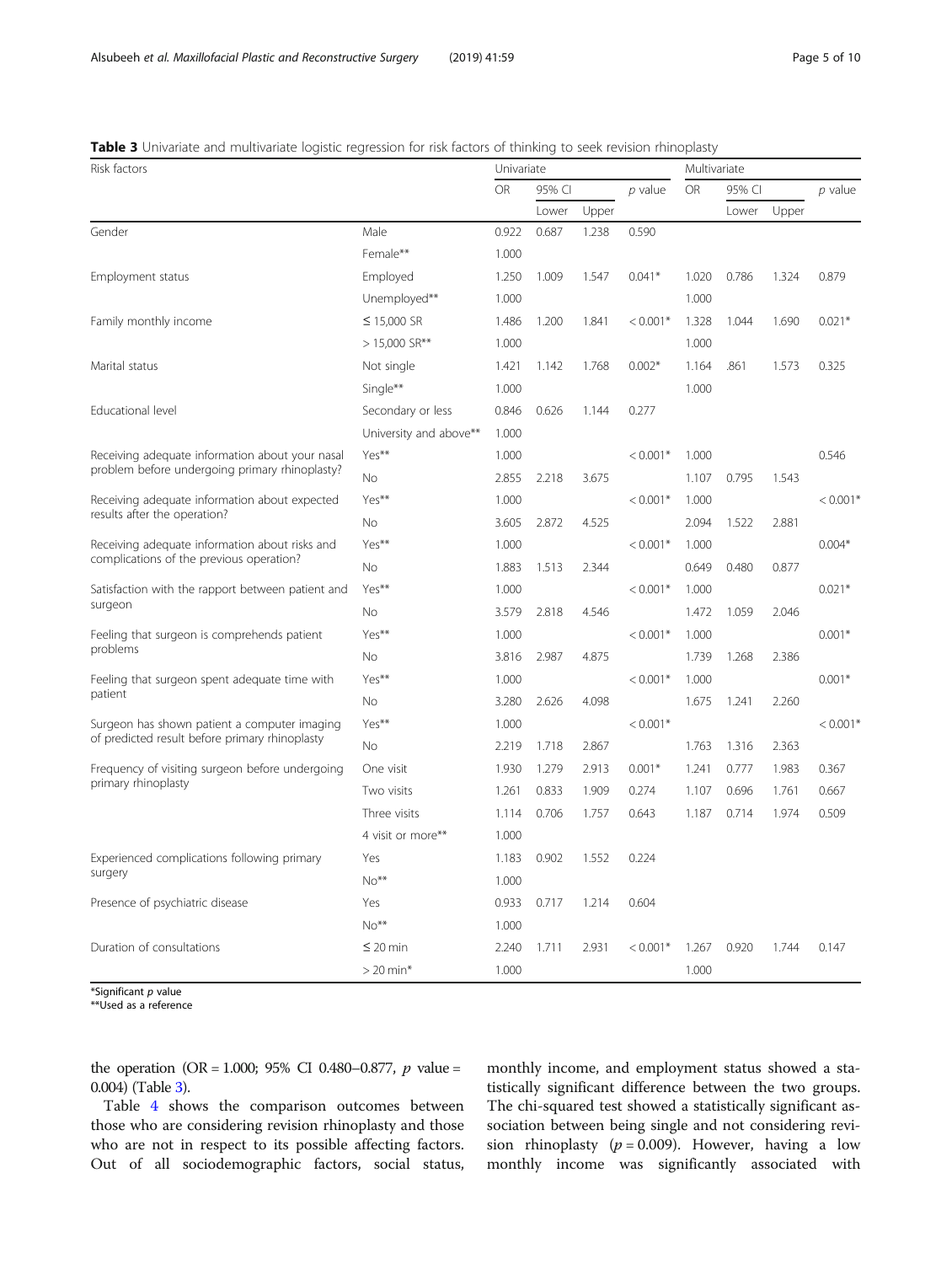## <span id="page-5-0"></span>Table 4 Possible factors affecting patient to consider (think) to seek revision rhinoplasty

|                                                      |                         | Thinking<br>(considering) to seek<br>revision |       | Not thinking (Not<br>considering) to seek<br>revision |       | $x^2$  | $p$ value  |
|------------------------------------------------------|-------------------------|-----------------------------------------------|-------|-------------------------------------------------------|-------|--------|------------|
|                                                      |                         | Ν                                             | %     | ${\cal N}$                                            | $\%$  |        |            |
| Overall                                              |                         | 612                                           | 44.67 | 758                                                   | 55.33 |        |            |
| Gender                                               | Male                    | 92                                            | 15.03 | 122                                                   | 16.09 | 0.29   | 0.590      |
|                                                      | Female                  | 520                                           | 84.97 | 636                                                   | 83.91 |        |            |
| Social status                                        | Single                  | 347                                           | 56.70 | 493                                                   | 65.04 | 11.58  | $0.009*$   |
|                                                      | Married                 | 203                                           | 33.17 | 215                                                   | 28.36 |        |            |
|                                                      | Divorced                | 56                                            | 9.15  | 45                                                    | 5.94  |        |            |
|                                                      | Widow                   | 6                                             | 0.98  | 5                                                     | 0.66  |        |            |
| Monthly income                                       | Less than 5000          | 83                                            | 13.56 | 46                                                    | 6.07  | 33.63  | $0.001*$   |
|                                                      | Between 5000 and 10,000 | 146                                           | 23.86 | 160                                                   | 21.11 |        |            |
|                                                      | From 11,000 to 15,000   | 114                                           | 18.63 | 144                                                   | 19.00 |        |            |
|                                                      | From 16,000 to 20,000   | 86                                            | 14.05 | 100                                                   | 13.19 |        |            |
|                                                      | From 21,000 to 25,000   | 49                                            | 8.01  | 72                                                    | 9.50  |        |            |
|                                                      | 26,000 to 30,000        | 43                                            | 7.03  | 67                                                    | 8.84  |        |            |
|                                                      | More than 30,000        | 91                                            | 14.87 | 169                                                   | 22.30 |        |            |
| Educational level                                    | Illiterate              | 0                                             | 0.00  | 1                                                     | 0.13  | 2.52   | 0.641      |
|                                                      | Elementary              | $\overline{2}$                                | 0.33  | 5                                                     | 0.66  |        |            |
|                                                      | Intermediate            | 3                                             | 0.49  | 3                                                     | 0.40  |        |            |
|                                                      | Secondary               | 79                                            | 12.91 | 111                                                   | 14.64 |        |            |
|                                                      | University or above     | 528                                           | 86.27 | 638                                                   | 84.17 |        |            |
| Employment status                                    | Employed                | 315                                           | 51.47 | 348                                                   | 45.91 | 15.19  | $0.004*$   |
|                                                      | Unemployed              | 90                                            | 14.71 | 110                                                   | 14.51 |        |            |
|                                                      | Student                 | 150                                           | 24.51 | 243                                                   | 32.06 |        |            |
|                                                      | Retired                 | $\overline{2}$                                | 0.33  | 9                                                     | 1.19  |        |            |
|                                                      | Housewife               | 55                                            | 8.99  | 48                                                    | 6.33  |        |            |
| Receiving adequate information about nasal           | Yes                     | 390                                           | 63.7  | 632                                                   | 83.4  | 69.01  | $< 0.001*$ |
| problem before undergoing primary rhinoplasty        | No                      | 222                                           | 36.3  | 126                                                   | 16.6  |        |            |
| Receiving adequate information about                 | Yes                     | 267                                           | 43.6  | 558                                                   | 73.6  | 127.11 | $< 0.001*$ |
| expected results after the operation                 | No                      | 345                                           | 56.4  | 200                                                   | 26.4  |        |            |
| Receiving adequate information about                 | Yes                     | 314                                           | 51.3  | 504                                                   | 66.5  | 32.45  | $< 0.001*$ |
| risks and complications of the previous<br>operation | No                      | 298                                           | 48.7  | 254                                                   | 33.5  |        |            |
| Satisfaction with the rapport between                | Yes                     | 325                                           | 53.1  | 608                                                   | 80.2  | 114.53 | $< 0.001*$ |
| patient and surgeon                                  | No                      | 287                                           | 46.9  | 150                                                   | 19.8  |        |            |
| Feeling that surgeon is comprehends                  | Yes                     | 335                                           | 54.7  | 623                                                   | 82.2  | 121.34 | $< 0.001*$ |
| patient problems                                     | No                      | 277                                           | 45.3  | 135                                                   | 17.8  |        |            |
| Surgeon spent adequate time with                     | Yes                     | 215                                           | 35.1  | 485                                                   | 64.0  | 112.81 | $< 0.001*$ |
| patient                                              | No                      | 397                                           | 64.9  | 273                                                   | 36.0  |        |            |
| Duration of the consultation before                  | Less than 10 min        | 207                                           | 33.8  | 160                                                   | 21.1  | 53     | $< 0.001*$ |
| undergoing primary rhinoplasty                       | $10-15$ min             | 214                                           | 35.0  | 229                                                   | 30.2  |        |            |
|                                                      | $16-20$ min             | 96                                            | 15.7  | 148                                                   | 19.5  |        |            |
|                                                      | $21-25$ min             | 30                                            | 4.9   | 73                                                    | 9.6   |        |            |
|                                                      | 25-30 min               | 33                                            | 5.4   | 78                                                    | 10.3  |        |            |
|                                                      | More than 30 min        | 32                                            | 5.2   | 70                                                    | 9.2   |        |            |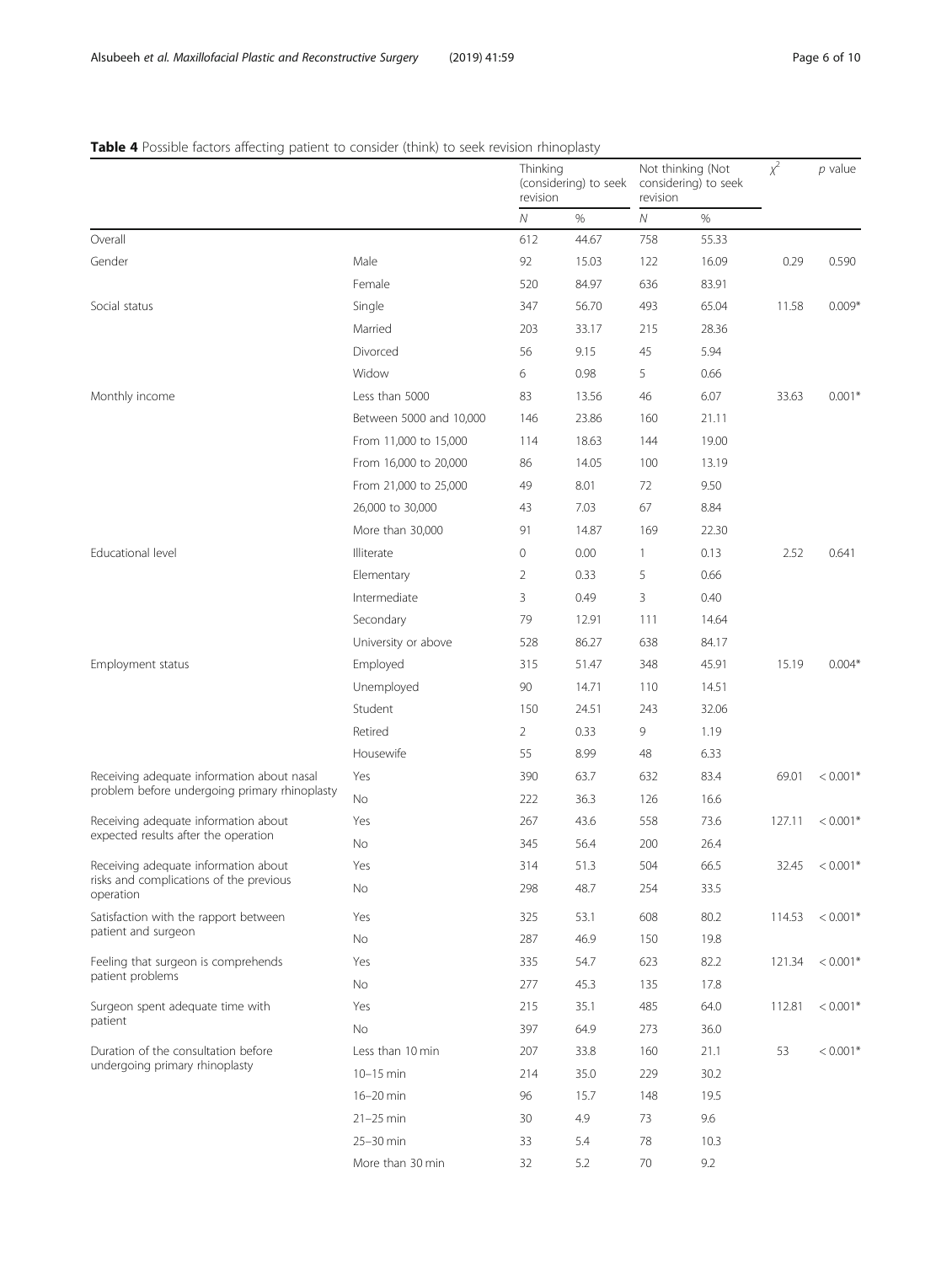#### **Table 4** Possible factors affecting patient to consider (think) to seek revision rhinoplasty (Continued)

|                                                 |                                                  | Thinking<br>(considering) to seek<br>revision |       | Not thinking (Not<br>considering) to seek<br>revision |       | $x^2$ | $p$ value  |
|-------------------------------------------------|--------------------------------------------------|-----------------------------------------------|-------|-------------------------------------------------------|-------|-------|------------|
|                                                 |                                                  | N                                             | $\%$  | $\mathcal N$                                          | %     |       |            |
| Surgeon has shown patient a computer imaging    | Yes                                              | 110                                           | 18.0  | 248                                                   | 32.7  | 38.13 | $< 0.001*$ |
| of predicted result before primary rhinoplasty  | No                                               | 502                                           | 82.0  | 510                                                   | 67.3  |       |            |
| Experiencing complications following previous   | Yes                                              | 124                                           | 20.3  | 134                                                   | 17.7  | 1.48  | 0.224      |
| surgery                                         | No                                               | 488                                           | 79.7  | 624                                                   | 82.3  |       |            |
| Frequency of visiting surgeon before undergoing | One visit                                        | 273                                           | 44.6  | 250                                                   | 33.0  | 20.82 | $< 0.001*$ |
| your primary rhinoplasty                        | Two visits                                       | 204                                           | 33.3  | 286                                                   | 37.7  |       |            |
|                                                 | Three visits                                     | 92                                            | 15.0  | 146                                                   | 19.3  |       |            |
|                                                 | 4 visit or more                                  | 43                                            | 7.0   | 76                                                    | 10.0  |       |            |
| Presence of psychiatric disease                 | Other                                            | 0                                             | 0.00  | 4                                                     | 0.53  | 5.711 | 0.574      |
|                                                 | Depression                                       | 55                                            | 8.99  | 72                                                    | 9.50  |       |            |
|                                                 | Anxiety                                          | 23                                            | 3.76  | 34                                                    | 4.49  |       |            |
|                                                 | Body dysmorphic disorder                         | 6                                             | 0.98  | 6                                                     | 0.79  |       |            |
|                                                 | Personality trait abnormality                    | 9                                             | 1.47  | 10                                                    | 1.32  |       |            |
|                                                 | Obsessive compulsive disorder 5                  |                                               | 0.82  | 8                                                     | 1.06  |       |            |
|                                                 | Anorexia nervosa                                 | 3                                             | 0.49  |                                                       | 0.13  |       |            |
|                                                 | am not diagnosed with any<br>psychiatric disease | 511                                           | 83.50 | 623                                                   | 82.19 |       |            |

\*Significant  $p$  value

considering a revision rhinoplasty ( $p < 0.001$ ). Also, being employed was associated with considering re-operation  $(p = 0.0004)$ . Other factors that were associated significantly with not considering revision rhinoplasty included receiving adequate information (regarding nasal problems, expected results, risks, and complications) ( $p <$ 0.0001), satisfaction with the rapport with the surgeon  $(p < 0.0001)$ , and feeling that surgeon has comprehended patient's nasal problems ( $p < 0.001$ ). On the other hand, factors that were associated with considering revision rhinoplasty included a lower number of clinic visits before primary operation ( $p < 0.001$ ), spending inadequate time during the consultation  $(p < 0.001)$  and not using computer imaging of the predicted result before undergoing primary rhinoplasty ( $p < 0.001$ ).

## **Discussion**

This study measured the prevalence of patients considering undergoing revision rhinoplasty, as well as identified their main cosmetic and functional complaints, their primary reasons for considering the surgery, and possible factors associated with considering revision rhinoplasty. In our study, 44.7% of participants who had undergone a primary rhinoplasty were considering revision rhinoplasty. This rate is much higher than the rates of patients who had actually undergone revision rhinoplasty, which has been reported to be between 7.5 and 23% [\[8](#page-8-0), [11](#page-8-0)–[14](#page-8-0), [32\]](#page-9-0). However, only 8% of our study population were seriously considering revision rhinoplasty, which is relatively closer to revision rhinoplasty rates that have been previously reported [\[12](#page-8-0), [3](#page-8-0)].

In the current study, the most frequently presented motivation for considering revision rhinoplasty was the desire for further esthetic improvement in an already acceptable result (50.16%), followed by failure to correct the original cosmetic complaints (29.74%), and the development of new esthetic complaints (24.84%). In contrast, Constantian MB et al. revealed that the most common reasons for undergoing revision rhinoplasty were the development of a nonexistent deformity (41%), failure to correct the primary cosmetic deformity (33%), and the loss of ethnic or personal characteristics (15%), with only 10% wanting further improvement in an already acceptable result  $[16]$  $[16]$ . This contrast could be due to the differences between the two study populations. The population in Constantian MB et al's study was responding retrospectively after they had performed revision rhinoplasty, whereas our participants were still considering the procedure. It is important to note that not all of those considering revision are necessarily going to seek re-operation. In addition, the ability of our participants to select more than one reason for considering revision rhinoplasty in the questionnaire might play a role in this variation. However, the aforementioned findings indicate that the vast majority of our participants were considering revision rhinoplasty due to esthetic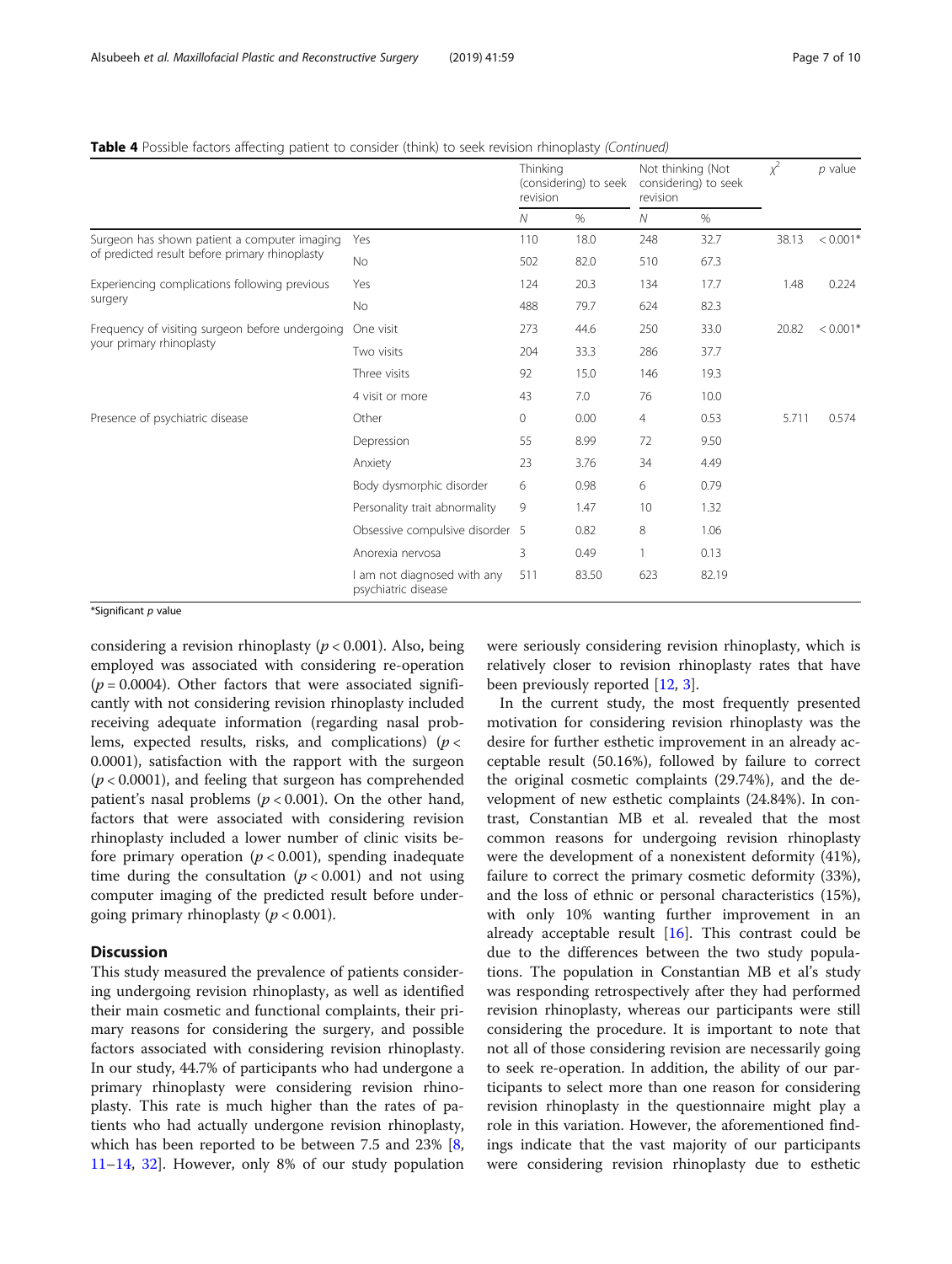concerns. Prior studies demonstrate similar results, where cosmetic complaints were more common than functional complaints among revision rhinoplasty patients [\[16](#page-8-0), [20](#page-8-0), [23,](#page-8-0) [25\]](#page-8-0).

Surgeons should understand the cosmetic and functional concerns that their patients consider most troublesome. The results of the present study show that the most prevalent esthetic complaint concerning the upper and middle portion of the nose is crookedness. Other studies have also found that 36–38% of patients admitted for re-operation are more likely to have crookedness as their primary esthetic complaint [\[14,](#page-8-0) [25\]](#page-8-0).

Concerning the tip of the nose, the most common complaints reported subjectively by participants were poorly defined nasal tip (32.35%), followed by asymmetrical nasal tip (31.21%), and wide (bulbous) nasal tip (25.82%). Such complaints have also been reported by secondary rhinoplasty patients in multiple studies [\[8](#page-8-0), [14](#page-8-0), [20,](#page-8-0) [24](#page-8-0)]. This is perhaps attributable to the technical challenges of tip refinement maneuvers and the failure to address the nasal tip at the time of operation.

The most frequently stated cosmetic concerns of the columella and nostrils were having a long columella (19.77%) and wide nostrils (24.51%). A study conducted by Kathy Yu et al., showed similar findings [[24\]](#page-8-0). These cosmetic concerns shed light on the importance of preoperative deformity analysis of all aspects of the nose.

We found that 37.91% of those considering revision rhinoplasty complained of either moderate or severe nasal obstruction symptoms as assessed subjectively using the NOSE scale. Vian HN et al. also found that 37.2% of patients submitted for revision rhinoplasty have obstructive respiratory concerns [\[20\]](#page-8-0). However, Kathy Yu et al. showed an even higher percentage of patients experiencing nasal obstruction complaints (62%) [\[24](#page-8-0)]. Differences in the prevalence of obstructive symptoms may be attributed to contrasts in surgeon vigilance, and ultimately paying attention to functional concerns prior to operating on a patient. In our study, the top three nasal function symptoms reported by those considering revision rhinoplasty were nasal obstruction (56.9%), followed by nasal stuffiness (51%), then trouble breathing through the nose (50.2%). Similarly, Kathy Yu et al. demonstrated that the sensation of nasal blockage ranked to be the main functional symptoms among revision rhinoplasty patients [\[24](#page-8-0)].

Certain factors can negatively affect the outcomes of primary rhinoplasty leading a patient to consider a revision rhinoplasty. We were able to identify seven independent factors associated with considering this procedure. Receiving inadequate information about the expected results was the most significant predictor of considering revision rhinoplasty among our sample. Unrealistic expectations have been linked to negative

outcomes of rhinoplasty [[33](#page-9-0)]. Thus, it is important to acknowledge patients' expectations carefully and clarify all expected outcomes to ensure delivering a realistic expectation.

The second associated factor for considering revision rhinoplasty was not using computer imaging, or morphing, in predicting the postoperative result before the primary rhinoplasty. Despite the role of computer imaging as a tool to enhance communication between the patient and surgeon, the accuracy of the image is directly related to the imaging skills of the surgeon, limiting its reliability [\[34](#page-9-0)–[36\]](#page-9-0). Therefore, it is vital to use imaging with caution and educate patients accordingly [\[34](#page-9-0)].

The third, fourth, and fifth predictive factors were the surgeon's lack of understanding the patient's problems, spending inadequate time with the patient, and patient dissatisfaction with the relationship with the surgeon. This emphasizes the impact of the surgeon's encounter with the patient, and how that may influence consideration of revision rhinoplasty. Moreover, this highlights the value of establishing a good surgeon-patient relationship, which cannot be fulfilled without good communication skills. Proper communication consequently enhances the ability to address patients' concerns, as well as increase the quality of the clinical consultation.

Our study did not reveal a significant correlation between almost all sociodemographic factors (gender, marital status, educational level, employment status) and considering a revision rhinoplasty, except for family income. Lower family monthly income (i.e., those with a monthly income of  $\leq 15$ , 000 Saudi riyals,) was the sixth significant predictor found to be associated with participants' consideration of revision rhinoplasty. We hypothesize that a lower budget available for performing a rhinoplasty may encourage patients to choose their surgeons according to the overall cost of the procedure, without taking into account the surgeon's level of qualification. As a result, patients may not exactly obtain their desired outcome, and may wish for further improvement.

Surprisingly, receiving adequate information about the risks and complications of the procedure was ranked as the seventh predictor associated with considering revision rhinoplasty. This might be attributed to the fact that clear explanation of all potential surgical benefits, risks and complications involved would help in dispelling misconceptions and provide thorough knowledge of the nature of a rhinoplasty. Consequently, the patient may feel under less pressure to proceed with that operation again, especially due to prior self-experience of rhinoplasty and their familiarity with it.

Limitations of this study include that the identified esthetic and functional nasal concerns were subjectively reported by the participants, and were not objectively confirmed by surgeons. However, images were included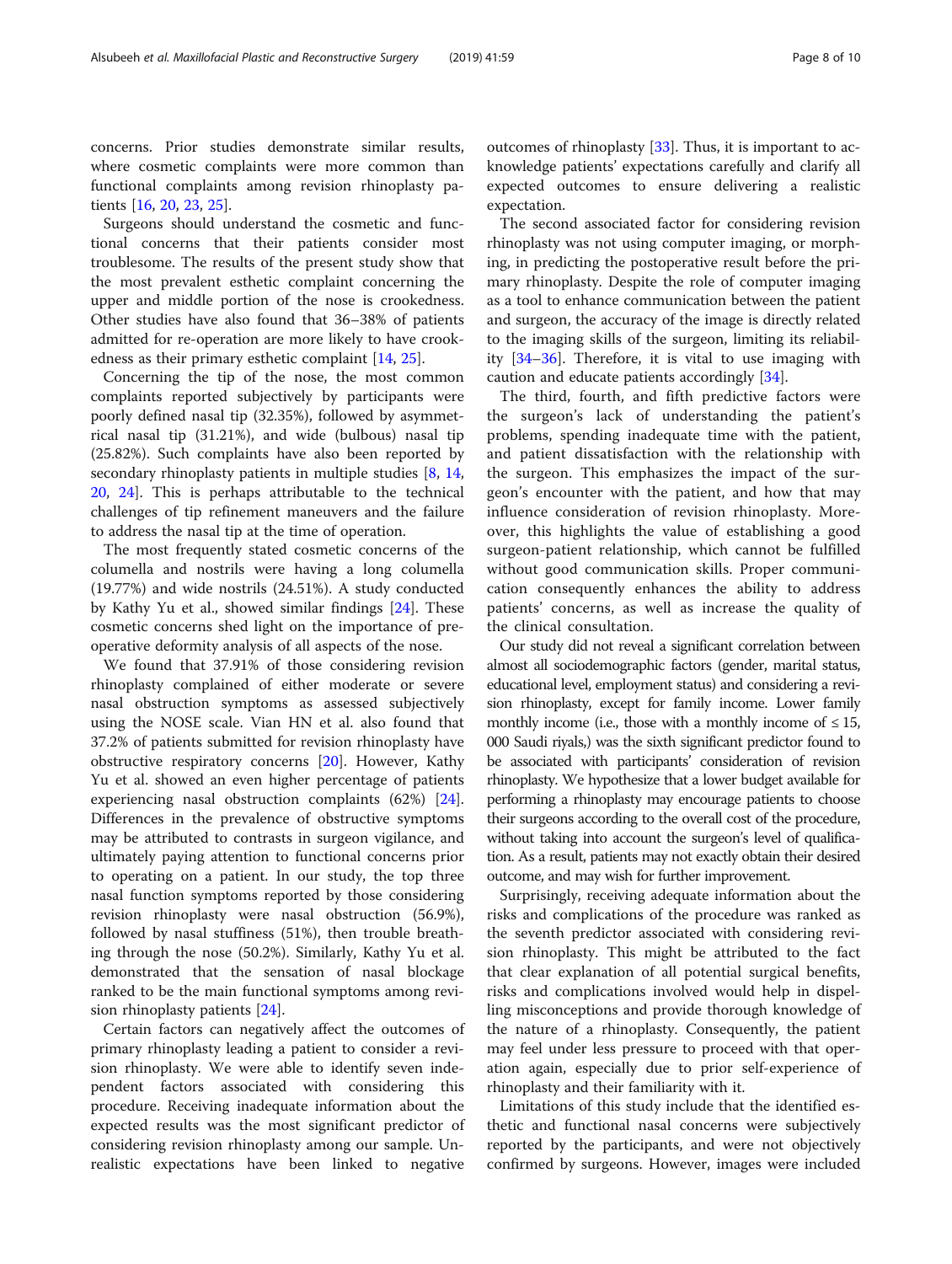<span id="page-8-0"></span>in the questionnaire in an attempt to clarify nasal anatomy for better reporting of esthetic problems by the participants. Strengths of this study include the sample size, which is larger than in other studies in the literature. Second, our sample was discrete, as we targeted those who were only considering revision rhinoplasty, and not those who had actually undergone revision rhinoplasty. We were able to identify their main cosmetic and functional complaints, their primary reason to consider revision surgery, and the factors associated with considering revision rhinoplasty. Third, multiple surgeon and patient-related factors were assessed to predict their possible association with considering revision rhinoplasty.

## Conclusion

Rhinoplasty remains one of the most complex and challenging operations in plastic surgery. Our study showed a high prevalence of patients considering revision rhinoplasty. Our findings show that cosmetic complaints were more common than functional complaints, and that the primary reason for seeking revision rhinoplasty was the desire for further esthetic improvement in an already acceptable result. This emphasizes the importance of detailed assessment and clarification concerning the patient's expectations and actual surgical possibilities. Proper communication, listening to patients, and thoughtful consideration of risk factors associated with considering revision rhinoplasty should lead to more successful outcomes.

#### Abbreviations

NOSE: Nasal Obstruction and Septoplasty Effectiveness scale; SAR: Saudi riyals

#### Acknowledgements

We would like to thank Dr. Stewart and Dr. Mohamed Amer for their permission to use NOSE scale.

#### Authors' contributions

All authors contributed with data analysis, drafting and revising the paper, and agree to be accountable for all aspects of the work.

#### Funding

The authors received no financial support for the research, authorship, and publication of this article.

#### Availability of data and materials

The data supporting our finding can be provided when needed.

#### Ethics approval and consent to participate

All procedures performed in studies involving human participants were in accordance with the ethical standards of the institutional and/or national research committee and with the 1964 Helsinki declaration and its later amendments or comparable ethical standards.

#### Consent for publication

Not applicable.

#### Competing interests

The authors declare that they have no competing interests.

#### Author details

<sup>1</sup>College of Medicine, King Saud University, PO Box 2925, Riyadh 11461, Saudi Arabia. <sup>2</sup> Facial Plastic Division, ENT Department, King Abdulaziz University Hospital, Riyadh, Saudi Arabia.

#### Received: 17 September 2019 Accepted: 21 October 2019 Published online: 10 December 2019

#### References

- 1. Davis RE, Bublik M (2012) Psychological considerations in the revision rhinoplasty patient. Facial Plast Surg 28(04):374–379
- 2. Ambro BT, Wrigh RJ (2008) Psychological considerations in revision rhinoplasty. Facial Plast Surg 24(03):288–292
- 3. Ishii LE, Tollefson TT, Basura GJ, Rosenfeld RM, Abramson PJ, Chaiet SR et al (2017) Clinical practice guideline: improving nasal form and function after rhinoplasty. Otolaryngol Head Neck Surg 156(2\_suppl):S1–S30
- 4. Alharethy SE (2017) Trends and demographic characteristics of Saudi cosmetic surgery patients. Saudi Med J 38(7):738
- 5. Bagheri SC, Khan HA, Jahangirnia A, Rad SS, Mortazavi H (2012) An analysis of 101 primary cosmetic rhinoplasties. J Oral Maxillofac Surg 70(4):902–909
- 6. Kienstra M (2011) Secondary rhinoplasty: revising the crooked nose. Facial Plast Surg 27(05):491–496
- 7. Abbas OL (2016) Revision rhinoplasty: measurement of patient-reported outcomes and analysis of predictive factors. Springerplus 5(1):1472
- 8. Cingi C, Eskiizmir G, Çaklı H (2012) Comparative analysis of primary and secondary rhinoplasties according to surgeon's perspective, patient satisfaction, and quality of life. Ann Otol Rhinol Laryngol 121(5):322–327
- 9. Warner J, Gutowski K, Shama L, Marcus B (2009) National interdisciplinary rhinoplasty survey. Aesthet Surg J 29(4):295–301
- 10. Zojaji R, Javanbakht M, Ghanadan A, Hosien H, Sadeghi H (2007) High prevalence of personality abnormalities in patients seeking rhinoplasty. Otolaryngol Head Neck Surg 137(1):83–87
- 11. Neaman KC, Boettcher AK, Do VH, Mulder C, Baca M, Renucci JD et al (2013) Cosmetic rhinoplasty: revision rates revisited. Aesthet Surg J 33(1):31–37
- 12. Daniel RK (2009) Middle eastern rhinoplasty in the United States: part I. primary rhinoplasty. Plast Reconstr Surg 124(5):1630–1639
- 13. Thomson C, Mendelsohn M (2007) Reducing the incidence of revision rhinoplasty. J Otolaryngol 36(2):130–134
- 14. Chauhan N, Alexander AJ, Sepehr A, Adamson PA (2011) Patient complaints with primary versus revision rhinoplasty: analysis and practice implications. Aesthet Surg J 31(7):775–780
- 15. Constantian MB (2002) Differing characteristics in 100 consecutive secondary rhinoplasty patients following closed versus open surgical approaches. Plast Reconstr Surg 109(6):2097–2111
- 16. Constantian MB (2012) What motivates secondary rhinoplasty? A study of 150 consecutive patients. Plast Reconstr Surg 130(3):667–678
- 17. Loyo M, Wang TD (2016) Revision rhinoplasty. Clin Plast Surg 43(1):177–185
- 18. Bussi M, Palonta F, Toma S (2013) Grafting in revision rhinoplasty. Acta Otorhinolaryngol Ital 33(3):183
- 19. Duron JB, Nguyen P, Bardot J, Aiach G (2014) Rhinoplastie secondaire. In Annales de Chirurgie Plastique Esthétique 59(6):527–541
- 20. Vian HNK, Berger CAS, Barra DC, Perin AP (2018) Revision rhinoplasty: physician–patient aesthetic and functional evaluation. Braz J Otorhinolaryngol 84(6):736–743
- 21. Bracaglia R, Fortunato R, Gentileschi S (2005) Secondary rhinoplasty. Aesthet Plast Surg 29(4):230–239
- 22. Lee M, Zwiebel S, Guyuron B (2013) Frequency of the preoperative flaws and commonly required maneuvers to correct them: a guide to reducing the revision rhinoplasty rate. Plast Reconstr Surg 132(4):769–776
- 23. Goudakos JK, Daskalakis D, Patel K (2017) Revision rhinoplasty: retrospective chart review analysis of deformities and surgical maneuvers in patients with nasal airway obstruction—five years of experience. Facial Plast Surg 33(03): 334–338
- 24. Yu K, Kim A, Pearlman SJ (2010) Functional and aesthetic concerns of patients seeking revision rhinoplasty. Arch Facial Plast Surg 12(5):291–297
- 25. Hellings PW, Trenité GJN (2007) Long-term patient satisfaction after revision rhinoplasty. Laryngoscope 117(6):985–989
- 26. General Authority for Statistics. 2018. Bulletin of Individuals and Households' ICT Access and Usage Survey. Available at: [https://www.stats.gov.sa/sites/](https://www.stats.gov.sa/sites/default/files/bulletin_of_individuals_and_households_ict_2018.pdf) [default/files/bulletin\\_of\\_individuals\\_and\\_households\\_ict\\_2018.pdf](https://www.stats.gov.sa/sites/default/files/bulletin_of_individuals_and_households_ict_2018.pdf). [Accessed 7 Oct 2019]